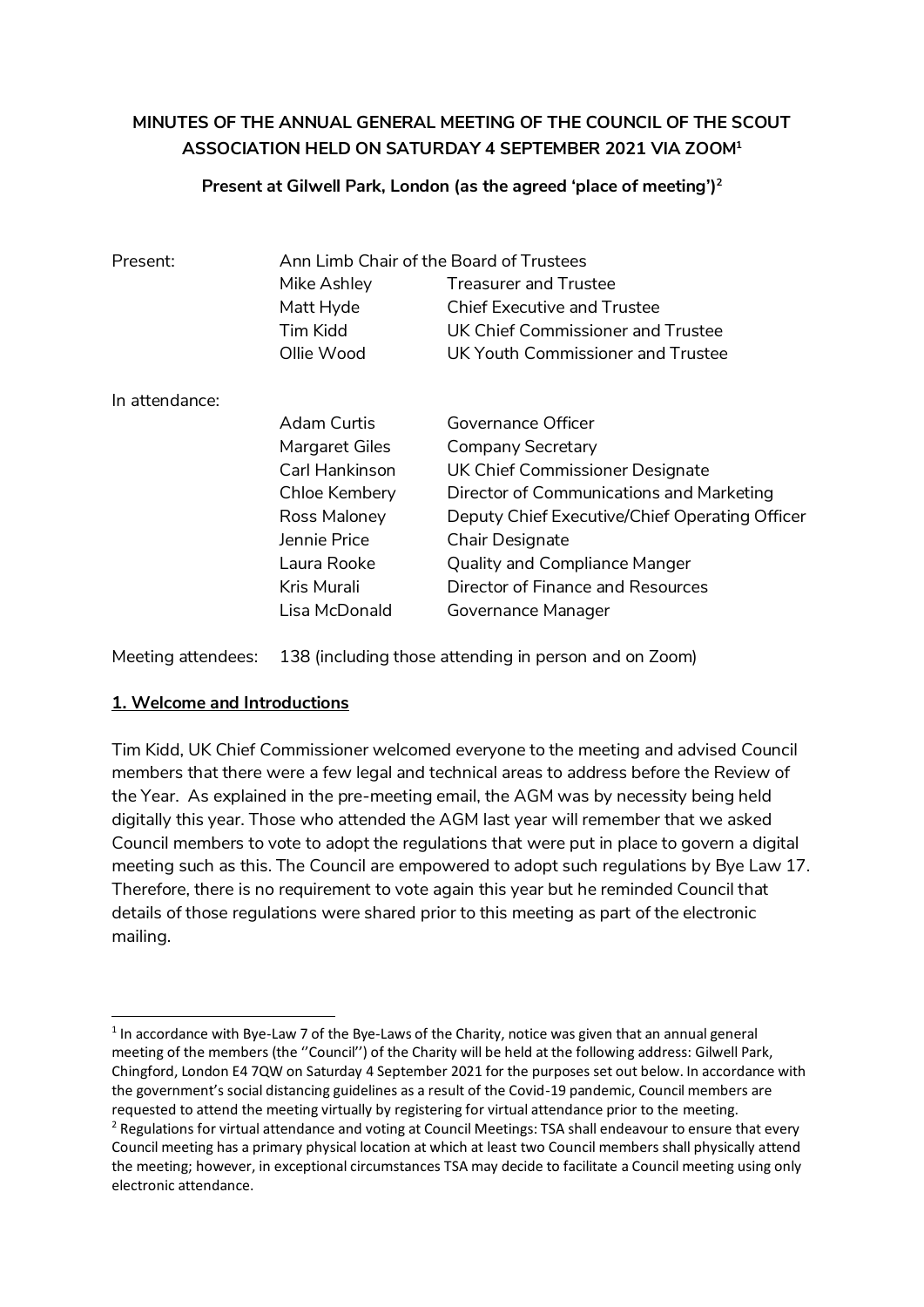Unfortunately The Scouts' Joint Presidents, the Duke of Kent and Duchess of Cambridge, could not be present. The Board of Trustees therefore proposed that the Chair of the Board, Ann Limb, should chair the AGM. Members were asked to indicate their support of the proposal by voting.

### **Voting result: 98% approved the proposal 2% abstained**

Council members noted that there would be a Q and A session at 11:15am which should allow time for a break for everyone after the AGM. Some pre-submitted questions had been received, the UK Chief Commissioner asked for any further questions to be put into the chat function either during the break or during the session.

Tim Kidd introduced the Association's Chair, Dr Ann Limb.

Dr Limb thanked Tim and gave a very warm welcome to Council members. She explained that for a second year, we're holding our AGM in our 'digital marquee', but hoped everyone felt as welcome as they would if they were at Gilwell Park.

Dr Limb explained that a year on, and in the second year of the pandemic, we find ourselves in a much more positive place. After one of the most challenging years we've ever experienced, we're resurging strongly. Young people are coming back to us in their droves. Our #GoodForYou campaign has resulted in new adults joining our ranks. We're back to doing what we do best, supporting young people face to face and in the outdoors. That means it's more enjoyable and rewarding for young people and for our volunteers.

As a movement, we're in a much stronger position. After taking bold and decisive action last year our finances are stabilised, with solid foundations laid for future years. Most importantly, we've been able to support those groups in financial difficulty, making grants directly to all those groups who asked for one.

Dr Limb explained that of course, this is not to say we don't have challenges. The pandemic has had a huge impact on our movement, and the repercussions will be felt for many years to come. We took a huge hit in the first half of this year. Many young people simply couldn't join. Our membership was down by a quarter, barely any uniform was being sold and over 14,000 of our volunteers stepped back. We've managed to recover much of the ground we lost says everything about the determination and tenacity of our volunteers.

Council members noted a quote Dr Limb gave as follows "'being challenged in life is inevitable; being defeated is optional." We're not defeated and Scouting is back on its feet. The pandemic has showed the great character of the movement.

The belief in the power of Scouts to change lives for the better has meant we've come back stronger and more quickly than we'd dared dream.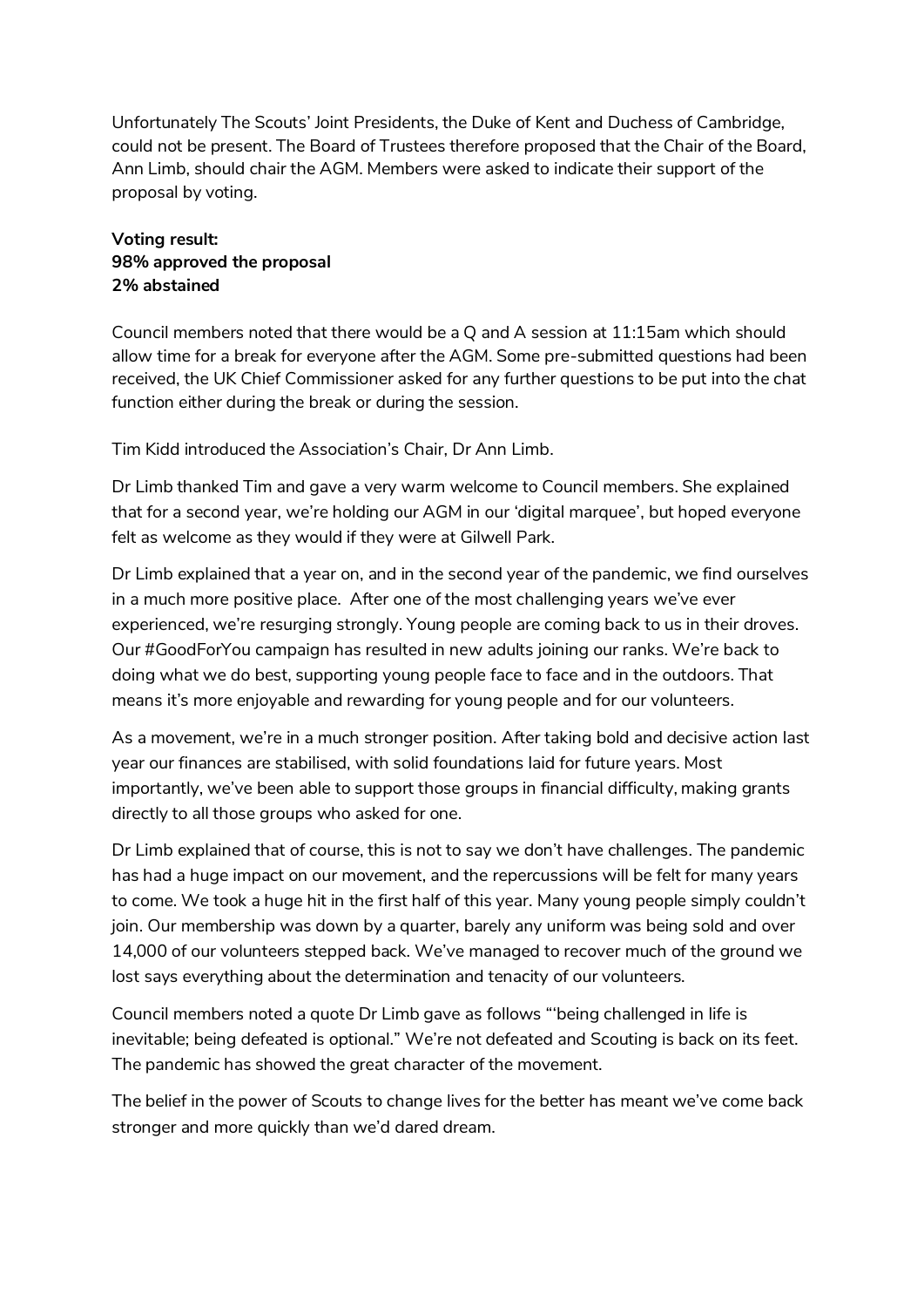For that she gave her sincere thanks. Dr Limb noted that this was her last year as Chair, and it had been a truly inspiring one in many ways, but Council members will hear much more from the team how we faced the challenges we've met, but for now, invited everyone to remind themselves why Scouts is #GoodForYou. A video was played which focused on the #GoodForYou project.

### **3. Review of the Year**

The Chief Executive, Mr Hyde thanked Dr Limb and noted that the video was a brilliant reminder of why we do what we do. He noted that Council members had just seen the premiere of our #GoodForYou Film which will be released to the movement later this month.

Mr Hyde noted that we've heard from our volunteers, but let's not forget the devastating effect the pandemic has had on young people. In Young Minds' survey earlier this year, two thirds of young people said that it had a negative impact on their mental health. We also know that families and communities already struggling have fallen further behind. That vital sense of connection and belonging we give is still a lifeline for so many.

Mr Hyde continued by saying that no matter how hard the day's been, when he gets back from a Troop night with his Scouts, he always feels better for it and encouraged everyone to keep sharing this message that Scouts is #GoodForYou.

Mr Hyde explained that so much has happened this year. Since lockdown lifted, it felt like the world had been moving at a million miles an hour. Quite simply the volunteers have been amazing. Whether they had delivered Zoom meetings week after week, dropped off activity packs on doorsteps, or supported the vaccination programme, he thanked everyone. He thanked volunteers for the way they acted together to help others and communities get through this.

Council members noted that we're now getting double the normal number of joining and volunteering enquiries. Uniforms have been flying off the shelves in Lancing and going out to all corners of the country.

And looking back, we've had so many genuinely uplifting moments, not least the appointment of HRH Duchess of Cambridge as our Joint President and first female president. Mr Hyde reminded Council members that in the mist of the pandemic she still made time to visit Scouts at  $12<sup>th</sup>$  Northolt, bringing the world's media with her. Like his Royal Highness the Duke of Kent, she's an exceptional supporter of our work, and of early years in particular.

Mr Hyde highlighted that The Scouts had been shortlisted for five sector awards including Charity of the Year, which is further recognition of the outstanding work of our people. But we're all too aware that the pandemic put our finances under huge stress. By tightly managing costs and successfully being awarded £2.1m from the Government's Youth Covid Support Fund, we ended the year in a better position than originally feared. We realised the sale of Baden Powell House at an exceptionally good price that will safeguard the future of the movement. The Board agreed that this represented good value and that it was worth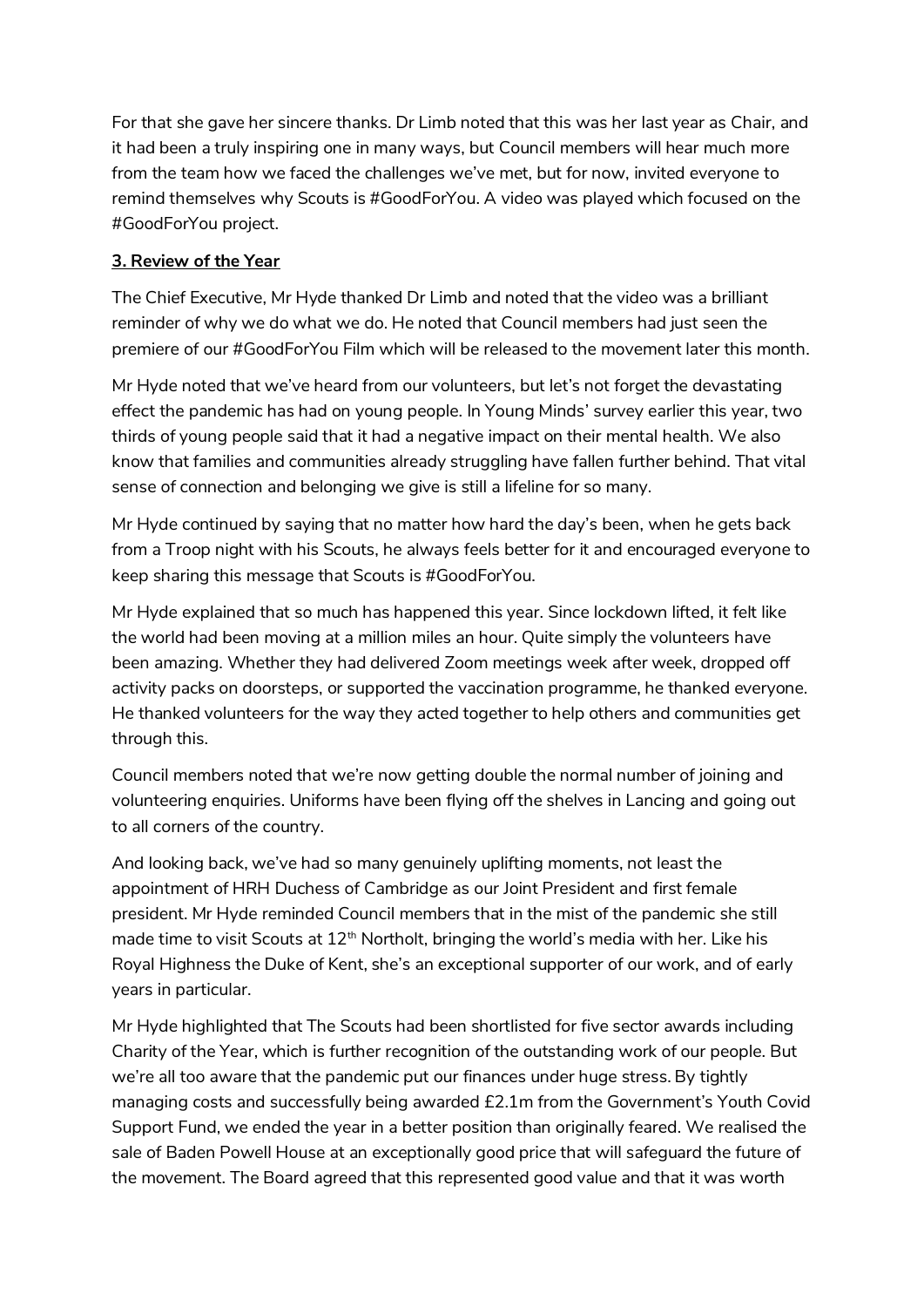reminding people that only 2% of the building's usage was by Scouts. While it's the end of one chapter, it's the start of another. The sale helps insulate us from future crises, and will allow us to invest in advancing the Skills for Life strategy and supporting frontline volunteers at this critical time in our movement's recovery.

Throughout, we will continue to manage our finances with extreme care. Our membership income is significantly down, and we will not have the government's furlough scheme to balance our costs. We must, therefore, continue to be prudent and prioritise our reach and helping those who can benefit most from what we do. Mr Hyde added that the Scouts has such a key role to play when it comes to levelling up society. It's only by giving opportunities to young people in struggling families that we can change the future.

The UK Chief Commissioner thanked Mr Hyde and added that young people just need a chance to shine and we see it happen every day, that's the real privilege of doing what we do.

The UK Chief Commissioner shared Mr Hyde's optimism for the movement and added his heartfelt thanks to the volunteers for their extraordinary commitment. He added that the way volunteers have worked together to help other people is inspiring and they have truly lived their Promise. He questioned how we could top our hike to the moon? By racing round the word he added and the £650,000 which was raised in solidarity for the groups impacted by the pandemic was truly phenomenal. The 500+ groups which were supported will remain open for generations to come.

The UK Chief Commissioner explained that now we're driving forward at such speed, it's easy to forget the successes of the year from the 230 million minutes of Zoom meetings we delivered, to the record breaking Great indoors Weekender in April last year.

The Chief Executive explained that this summer we've seen so many Scouts back outside again. If there's anything that's going to bring the feel good factor back, it's camping under the stars. Whilst we rediscover these simple pleasures, none of us will forget the sacrifices made, the friends and loved ones we've lost and the incredible efforts of our volunteers and staff who were there for our young people. Many volunteers were recognised in our awards this year, and deservedly so. He explained that he was proud to celebrate their achievements at our Thank Two campaign in February and the national Thank You Day back in July.

Mr Hyde noted that we were proud to be recognised in the CIPR Awards 2021, receiving the Mark of Excellent for Best Covid Response. We were up against both the NHS and the Government. It was in recognition of our collective efforts throughout the year from the Great Indoors, to Hike to the Moon, Race Round the World and our incredible partnership with Zoom, which kept Scouts going for so long. He gave his thanks to them and to Council members.

Mr Hyde explained that we had so much to be proud of this year. Not least the astonishing work that has gone into the development of Squirrels. In the week ahead, we will launch our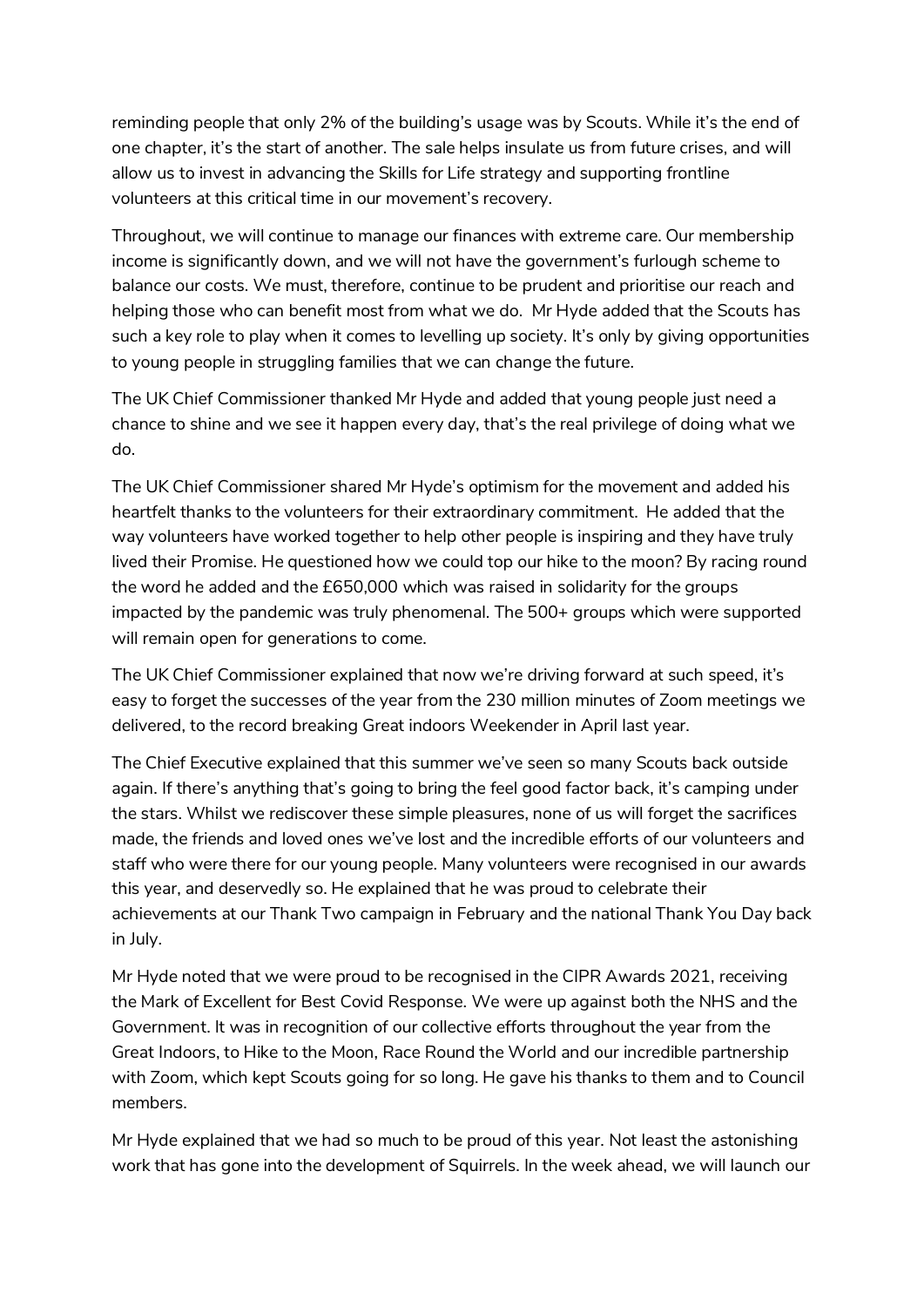new programme for 4-5 year olds. He explained that we were now going to look at our progress across each of our four strategic goals, starting with Growth.

#### **Growth**

The UK Chief Commissioner noted that we're all too aware of the challenges we've faced this year. After increasing our membership by almost 200,000 over the last 14 years, we saw a sharp fall, particularly in the number of young people. In total, we were down by some 117,000 youth members, or 24% on last year, including a 35% drop in Beavers and 22% drop in Cubs.

He explained that these numbers are serious, but understandable in the context of a year spent in lockdown. While some new members were invested online, many groups were simply not in a position to welcome new ones. We know that record numbers are being invested, and no doubt, if we took a snapshot today, the picture would look very different.

In terms of volunteers we're down by 10% - better than expected, but still cause for concern, with 14,000 fewer volunteers, including 8,000 at section level. Again, we know that our #GoodForYou campaign is attracting new adults to the movement. We're already up by 900 volunteers (taking into account those who've left) since May. But we know that this is putting pressure on teams locally to get these new volunteers up and running. Let's also take heart in the fact that we now have more District Youth and Deputy Youth Commissioners, which are positive signs for the future. Despite the challenges of the pandemic, we've also seen an increase in the number of youth sections across the board.

### **Inclusivity**

The UK Commissioner for People added that inclusion remains at the heart of our mission. The pandemic has brought inequalities into sharp relief. And, as we've said before, while we may all be weathering the same storm, we are not in the same boat.

That's why, we focussed our support on those most areas most impacted by COVID-19, helping bring skills for life to those who could benefit the most, including members and families in underprivileged communities.

Mr Cheema paid tribute to everyone who took part in our Race Round the World, and thanked the DCMS and Pears Foundation who contributed to our Recovery Fund. It meant that over 500 groups in communities hardest hit could stay open into the future, continuing to support young people. You've also heard about our early years pilots in our 30% most deprived areas, soon to be Squirrel Dreys, which are also serving these communities.

On a different note, we're proud to have restarted work developing Scouts in Muslim communities working closely with the Muslim Scout Fellowship (MSF). They've been shining lights through the pandemic supporting groups and securing new funding.

By necessity, we have had to move our inclusion support online, but have seen excellent take up for our events and training. We've supported members on race equity, autism,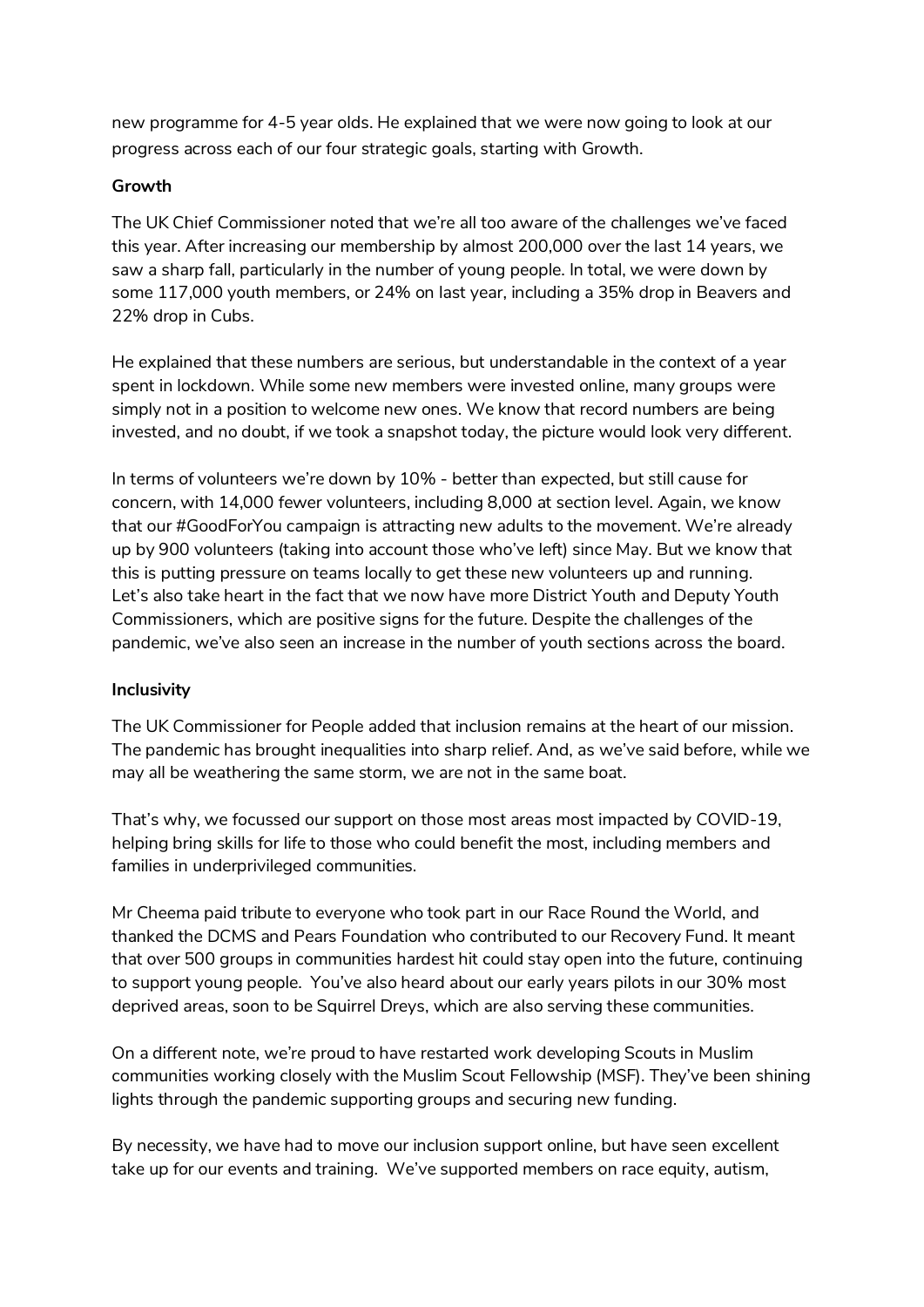mental health, dyslexia and dyspraxia, providing expert advice, programme ideas and a range of perspectives from lived experience.

We were also proud to support Black History Month, LGBT History Month and Pride. Work continues of course to embed inclusion in everything we do. We've undertaken the Race Equity Review and are now discussing how we act on its recommendations. We continue our commitment to be an actively anti-racist movement and will keep providing programme support and resources to support our volunteers with this. We will never pretend that this is easy work, and we are working with partners to get this right.

## **Youth Shaped**

The UK Youth Commissioner, Ollie Wood, explained that like so much of our planned work, our Youth Shaped projects have slowed this year, so we could focus on recovery. However he reminded Council member that after we consulted with over 1000 young people in 2019, we agreed that YouShape would move from being a campaign to a core part of the programme. Our ambition is for young people to shape their programme throughout the year, and not just at one particular moment.

The new You Shaped Award is close to launch, reflecting this new approach, and will contain the three key elements; 'Plan', 'Lead' and 'Represent'. The activities are geared towards giving young people and volunteers the skills they need to shape their experience.

As well as shaping the programme, we've also increased the amount of support we provide to our young people in leadership positions, such as our 564 inspiring local Youth Commissioners. Despite the challenges, young people have proven themselves as keen as ever to shape their experience in Scouting. We've seen that in the way they led some of our most successful social action projects this year and by how our young leaders have stepped up to deliver Scouting online. We need to commit to keep providing these opportunities, because listening to young people it means better, more relevant projects, leading to greater engagement and impact.

### **Community Impact**

The UK Chief Commissioner noted that our young people have led the way brilliantly. He explained that the past year has shown the difference Scouts and volunteers have made in their local communities, whether by supporting the vaccine programme or taking part in our Million Hands campaign – which continues to improve live in local communities.

The Deputy UK Chief Commissioner, Graeme Hamilton added that he couldn't be prouder of the way Scouts rose to the challenge of supporting communities during the pandemic. He gave an example of Scouts contributing more than 11,000 acts of kindness with Care for Care Homes. Meanwhile 4,000 Scouts became Wellbeing Champions at a time when this issue really was at the forefront of our minds. Our #ThreeForThree campaign received an astonishing 11 million impressions, and spread far beyond the movement, showing the reach and influence we have as Scouts.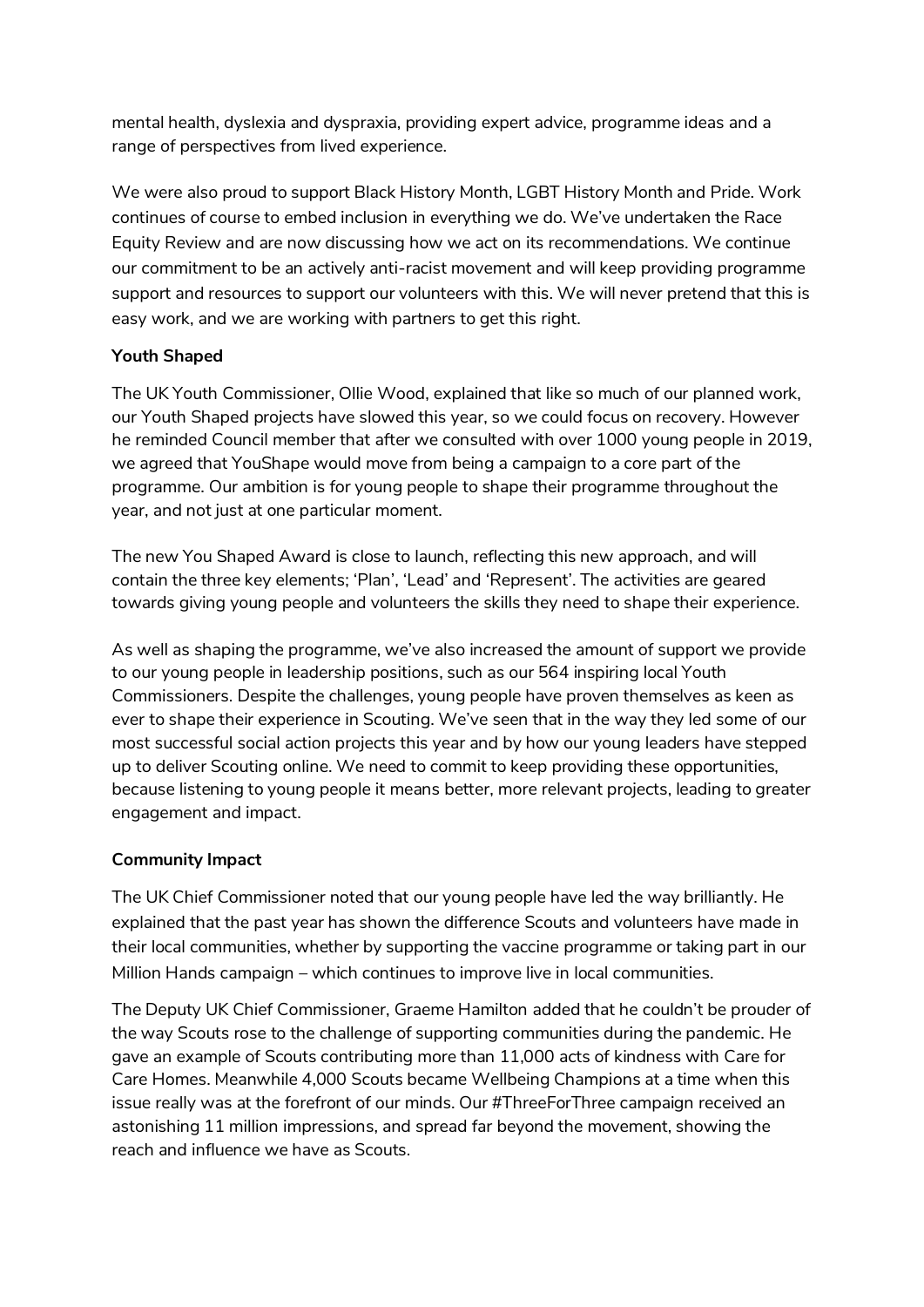The team has worked brilliantly together to continue to provide opportunities for social action during the pandemic. Despite the setbacks, we launched over new 135 activities and 60% of the movement did their social action through A Million Hands. As a measure of this success, sales of Community Impact Staged Activity Badge went up by a quarter – phenomenal given the backdrop and proof if it was ever needed how a crisis brings out the best in us.

Now we're returning en masse to face to face Scouts, we'll be creating more digital and face to face opportunities to engage with A Million Hands. We're particularly excited by #PromiseToThePlanet which is our response to the climate crisis. It's worldwide too, as we're working in partnership with the World Organization of the Scout Movement (WOSM) and WWF. We're encouraging every Scout to make their promise to protect our planet in the run up to the COP26 in November. At the event itself, in Glasgow, Bear will lead a delegation of Scouts to make our voices heard in this issue to world leaders. He urged Council members to take part, he added that it really is inspiring stuff, with some simple, practical actions.

Council members noted that social action will be a key element of the Squirrel programme, with the Local Heroes badge recognising young people's contribution. By beginning social action at such a young age, our aspiration is to make social action and helping others a habit for life. Thanks was given to the 10 young people on the Community Impact Group who've delivered such brilliant results this year.

A video was shared of two of our young people Sarijane and Arthur who represented Scouts on Thank You Day on 4 July at No.10 Downing Street.

The UK Chief Commissioner explained that it is customary to talk to Council members about safety. Keeping people safe remains the most important part of what we do. Our Safety Policy and Yellow Card Code of Practice are still the bedrock of our approach and it's all of our responsibility to follow this guidance.

He noted that he was very proud of the work of the Safety Committee who give us such valuable oversight in this areas, and thanked Jane Simpson, the Chair of the Safety Committee, who steps down at this AGM and welcomed Sharon Lee who takes over, bringing excellent experience from her career working on large scale engineering projects.

Improvements this year include a review of the mandatory training in safeguarding and safety. We've moved this training entirely online to ensure consistency and changed our validation so it requires a 100% pass rate. We've also established a formal learning review panel and moved to mandatory recording of completed risk assessments.

Thanks was given to the safeguarding team who have continued to deliver outstanding service, against the very difficult backdrop of the pandemic.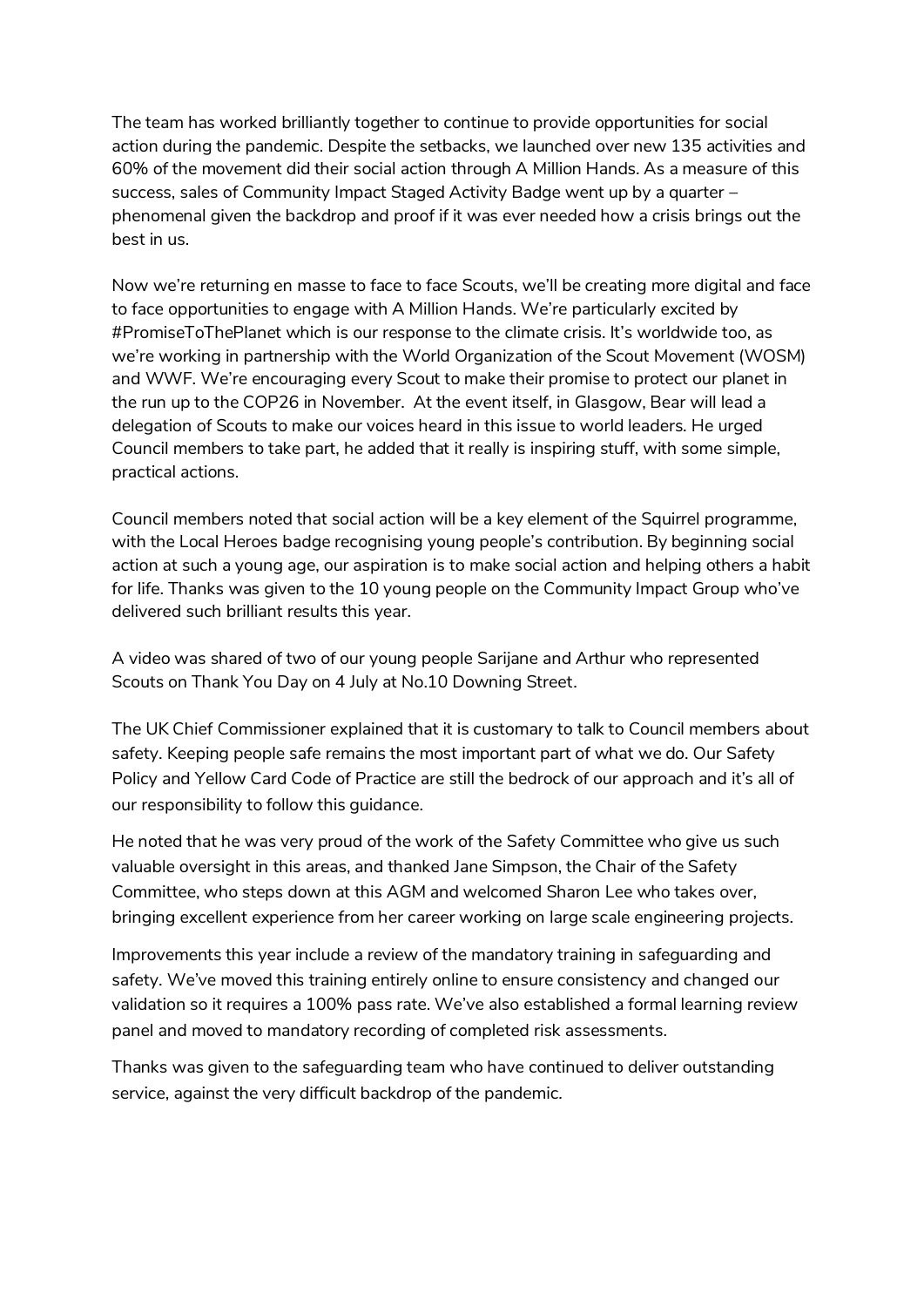The Chief Executive noted that we know young people are under more pressure than ever before. Again, in the Young Minds survey, 87% said the pandemic made them feel lonelier and more isolated. That makes what we do, connecting people and communities, so especially important right now.

Focus was given to some of the headline figures in our Scouts Experience survey. Compared with young people not involved in the movement, Scouts are 18% more likely to be better problem solvers, 12% higher for leadership and 6% more likely to be team players, 5% more likely to give time to their communities, and 10% more likely to get on with people of different faiths and cultures.

Mr Hyde noted that Council members were next going to receive an update on progress across our three pillars of work.

## **Programme**

The UK Youth Commissioner added that now with or without the pandemic, our programme remains key to delivering great Scouting. That's why we're so pleased that so many volunteers are using the online activity finder, with over 40,000 resources accessed each month. Our staff and volunteer teams have been in overdrive, delivering and adapting programmes to respond to changing restrictions and the needs of young people.

We were incredibly proud of the contribution we made with The Great Indoors last year, supporting over half a million families with over 200 activities to do at home.

In addition, over 120,000 young people from 44 countries took part in The Great Indoors Weekender, making it an even bigger camp than the one at Hyland Park to celebrate our centenary back in 2007.

Perhaps most importantly, thanks to our partnership with Zoom, we kept Scouts going online when we couldn't meet face to face with over 230 million minutes of Zoom meetings. That's an awful lot of muting and hand-raising, but what a lot of joy it brought to those dreary days of lockdown. He noted that he had personally loved delivering activities online for his Scouts over the last year.

We were also proud to deliver resources and events as part of Black History Month, as well as supporting Remembrance Day with resources for groups, even when we weren't able to mark the day in the usual way. And you've already heard about the astonishing contribution made by Scouts in RaceRoundTheWorld, which raised over £650,000 after costs to support our groups.

The team was also there to support the safe return to face to face meetings, and he particularly thanked Graeme Hamilton and Jamie Scudamore for their outstanding work supporting us with this. By the start of summer, over 85% of groups had returned to face to face Scouting.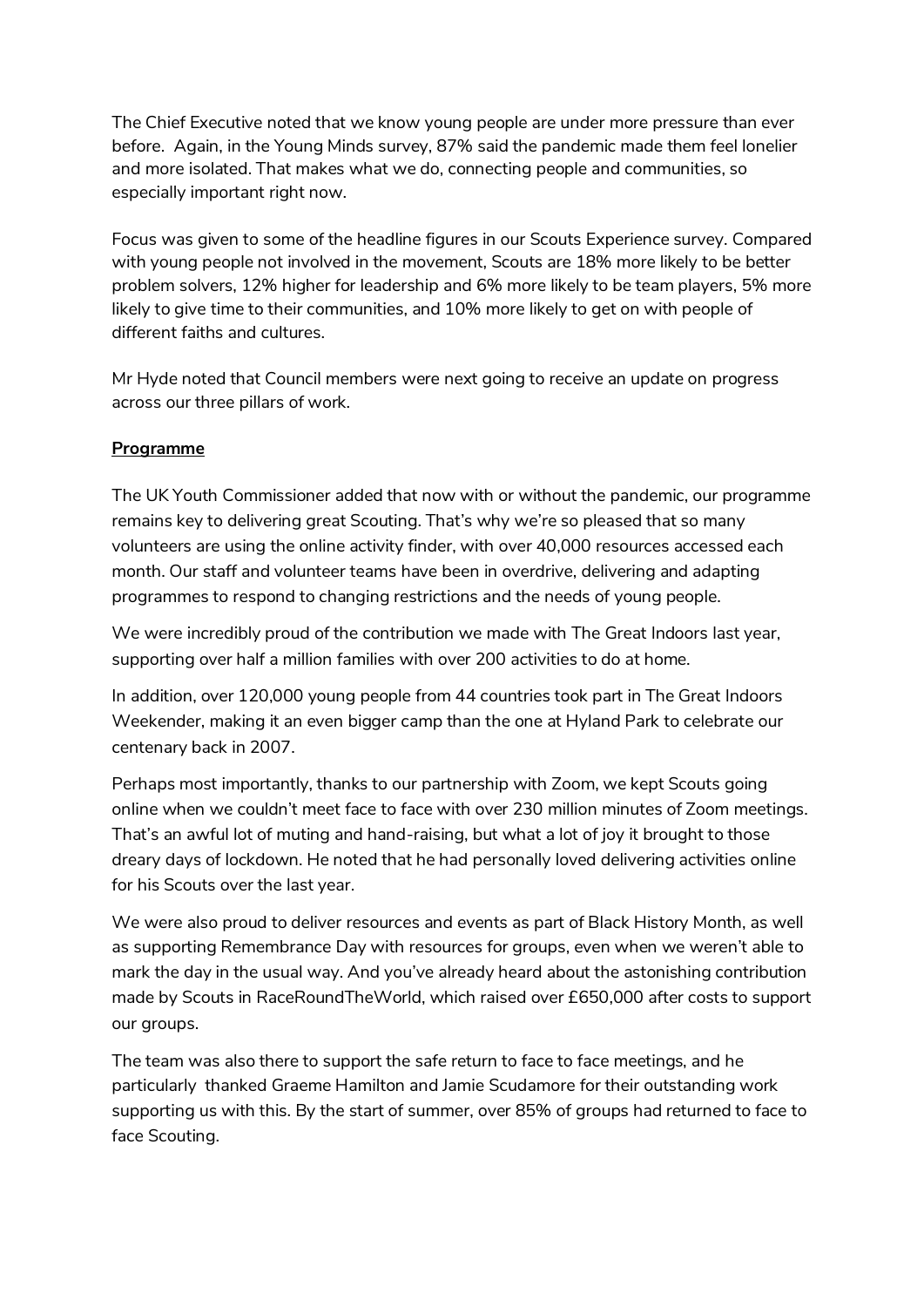No less impressive has been the contribution made by our partners: from Nominet helping young people spot fake news and HSBC supporting money skills, through to Network Rail working with us on safety and mental wellbeing. Partnerships like Dungeons and Dragons have proved a runaway success, all helping us to deliver better programmes locally. We'll now be taking careful stock of the lessons learnt this year, especially about hybrid programme delivery – combining the best of digital and face to face. We'll also start our review of our offer for 14-24 year olds, which we know needs refreshing.

## **People**

The Deputy UK Commissioner, Kester Sharpe, noted that now we're renewing our commitment to helping more, well-trained, better supported adult volunteers. Key to that, as ever, is making volunteering as easy and rewarding as possible. To help, all our compliance learning is now online, with the exception of First Response, and all our tools can be used digitally, saving people time.

We've seen a massive surge of interest in volunteering across our communities this year – and we need to harness that in Scouts to bring new people into the movement.

A major step forward has been the funding from the Pears Foundation for a joint project with Girlguiding to transform the volunteer joining experience. This is about supporting people better during those all-important early stages of the volunteer journey. We want to make this more accessible and less intimidating, which means improving our website and making language friendlier and more accessible.

We're also looking at how we can improve the experience by simplifying the steps you have to take, and making volunteering easier by making it task focussed. This work continues and it's constantly evolving, and we're now seeing improvement on the ground.

We're now testing a new five-step approach to section leader training. We're also looking at new systems to support digital learning and managing membership, so more good things ahead.

Speaking of which, we're going to hear now from CJ Ledger, UK Commissioner for Perception.

# **Perception**

The UK Commissioner for Perception, CJ Ledger, advised the Council that we continue to promote the positive perception of Scouts. It's about increasing trust, visibility and demonstrating our relevance in society. In turn this makes it easier for us to make the ask locally, to recruit more volunteers and attract youth members.

The UK Commissioner for Perception said that she's delighted with the progress we're making with our high profile campaigns, and the recognition they're receiving with awards and shortlistings.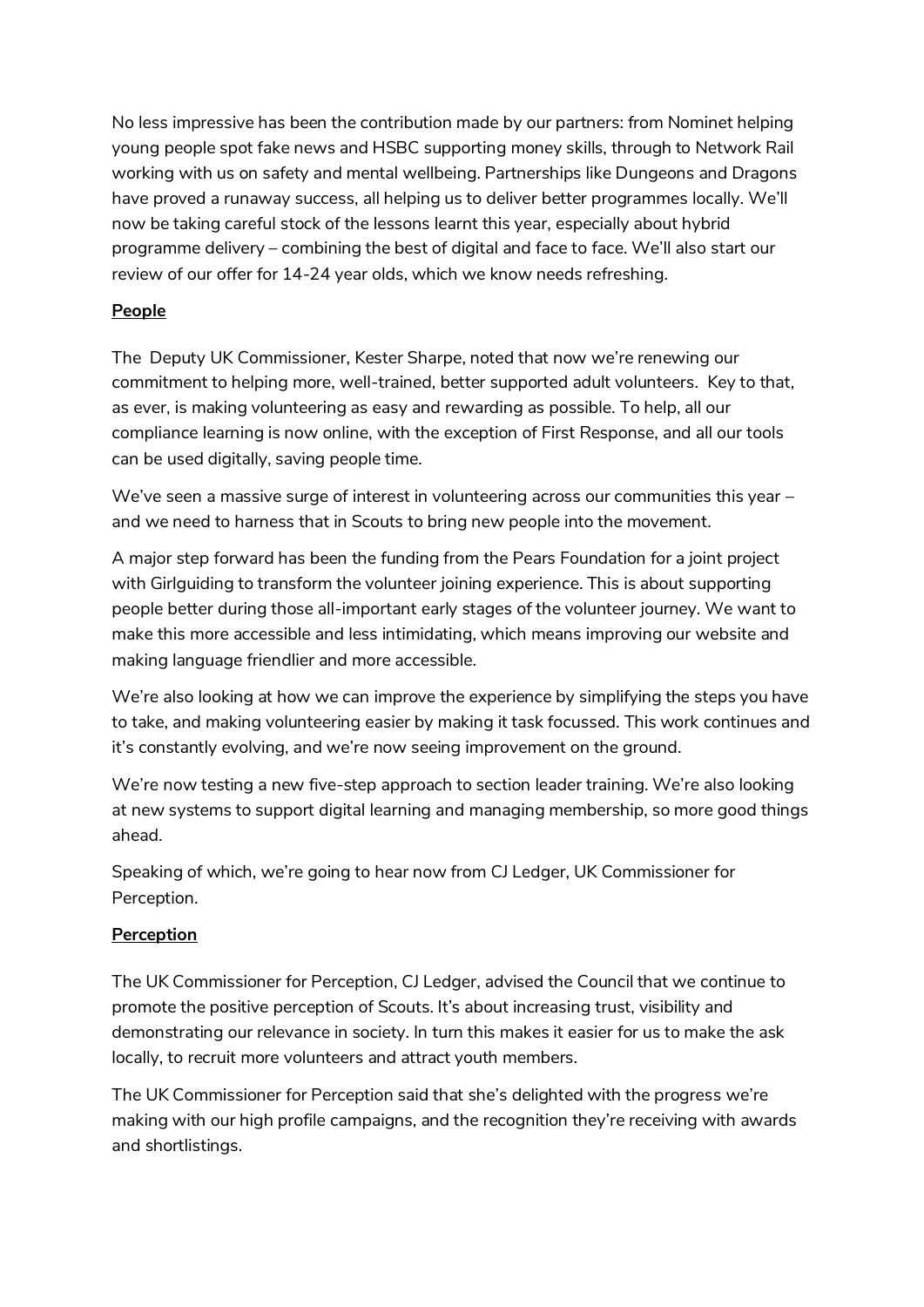In particular, The Great Indoors proved that Scouts continues to play a vital role in supporting our nation's families and young people. The 2,000 pieces of positive media coverage generated made sure that our skills for life message was seen and heard far and wide. Believe it or not, but every UK adult had the chance to see at least 10 pieces of coverage each. Our Race Round the World proved another great hook with the media, and this support helped us raise the phenomenal amount we did.

Let's not forget the key role our Chief Scout and Scout Ambassadors played in these campaigns. Eight of the ambassadors acted as team captains for Race Round the World, while also dropping into Zoom meetings, delivered videos and Facebook lives seen by over 250,000 people. Their interviews, articles and support for both our ThankTwo campaign and Thank You Day added a little bit of magic when it was really needed. They've been outstanding.

Just as successful was the announcement of HRH the Duchess of Cambridge as our Joint President – and first female president. This made headlines round the world, including ten front pages of national papers in this country alone. We cannot underestimate the positive impact of her support – particularly around volunteering, wellbeing and early years. When the Duchess speaks, the world listens.

Our films Made Me and Partnership with the DofE also won industry accolades and continue to underline the high quality of our communications.

Perhaps the two biggest pieces of work this year have been early years and #GoodForYou. The team has done a brilliant job, working closely with volunteer and staff colleagues developing the name, brand and uniform for Squirrels, and we can't wait for you to see these. She expressed her thanks to the 1,300 adults and young people who helped us test the brand to make sure it would help us achieve everything we want it to.

We're equally proud of the #GoodForYou campaign, which is helping us rebuild our volunteer team. By focussing on the benefits of volunteering to adults too, we're showing how supporting Scouts is win-win – it's good for your wellbeing, your CV, your family and community too.

Since our launch at the end of May, we've seen record numbers of enquiries and we're committed to supporting this next year too.

The new Squirrels uniform and brand was shared with members of the Council, ahead of its launch on the 9 December.

It was explained that the early year's pilots have run for two years and over 200 Dreys have opened this month, well over 40% of which will be opening in deprived areas.

Mr Hyde explained that it was exciting to see it all come to life, and gave gratitude to friends in Northern Ireland who pioneered this early years work over many years. We warmly welcome those groups in Northern Ireland to the UK Scouts family. He noted that it is a truly historic moment for our movement.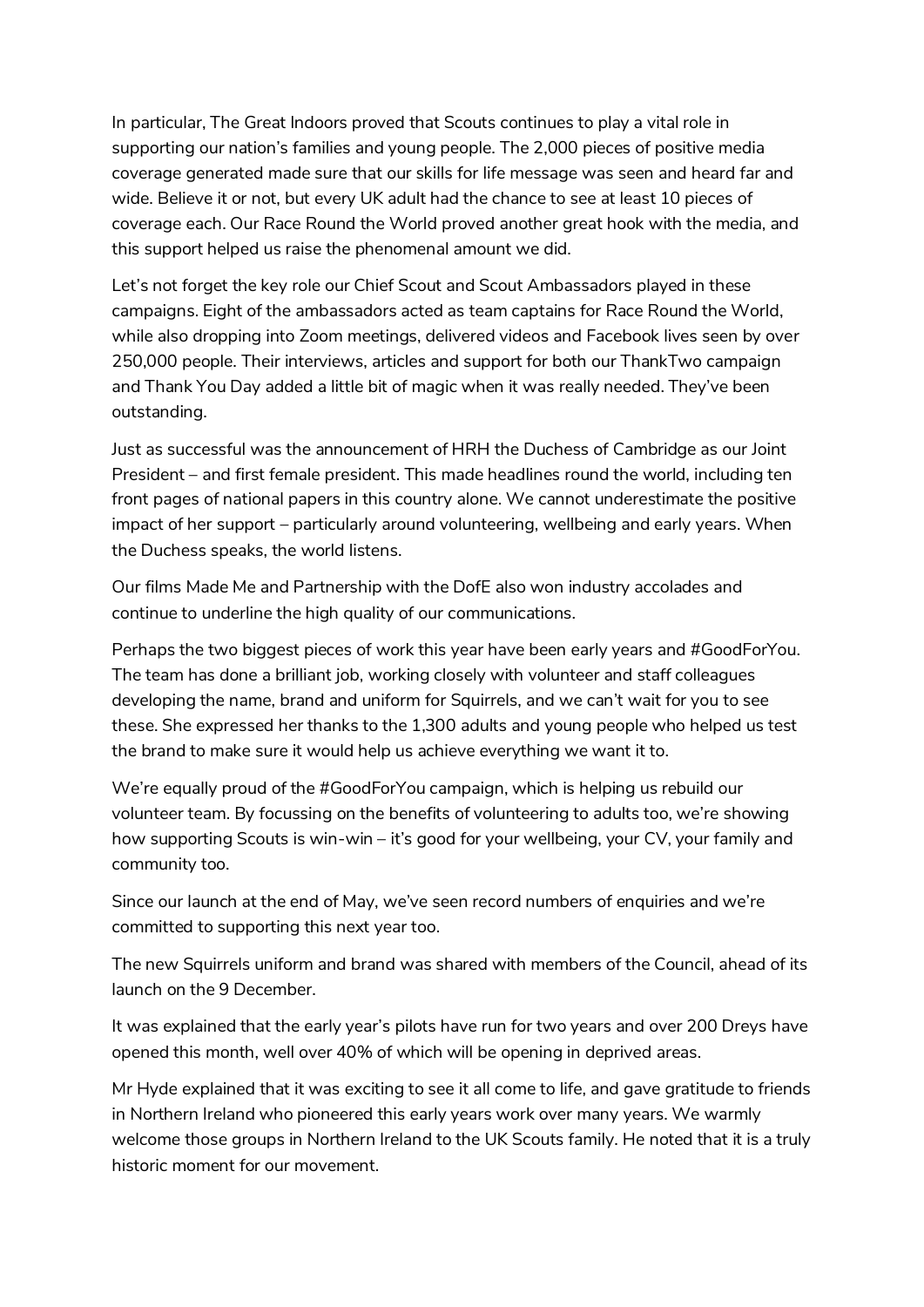The UK Chief Commissioner advised that this is one of those projects where everyone was at the top of their game: our programme, communications and digital teams were all superb. Squirrels also caught the imagination of our funders, who believed in us and our vision to extend Scouts to early years children. Thanks was given to them.

It was noted that Squirrels isn't just about growth. It's about making a difference when and where it matters most. That's why we've prioritised delivery in our unrepresented areas and those communities most affected by the pandemic. Places where families are falling behind. It's about giving these children the opportunities and experiences they need to get the best possible start in life. This is the start of a new journey for us all. We know it will change lives and bring new volunteers too. It's the future of our movement.

A Squirrels video was share with the Council.

Mr Hyde gave thanks to the team, especially Andrew Bollington who's always believed in this work, as well as staff members Liam Burns and Alan Hands. It's been an incredible journey. He explained that it had been tough at times, but hugely inspiring. Council members noted that we're ready to open another 500 Dreys next year, and in ten years we hope to have 130,000 4-5 year olds in the movement. We're not just going to be a bigger movement, we're going to be helping young people to develop skills at an age and in communities where the difference will be genuinely life-changing. This is a core part of making Scouts even more inclusive, delivering skills for life when and where it matters most.

### **4. Apologies**

Dr Limb thanked all attendees and extended an especially warm welcome to one of our Vice Presidents in attendance, Wayne Bulpitt.

Dr Limb reminded Council members that they still needed to participate in the meeting by voting at various points. When an item requiring a vote is presented, members will see a voting icon on their screen. It was noted that a very small number of participants who are election candidates and staff rather than Council members were in attendance. They are aware they cannot vote.

Voting data will be available and will be verified and then shared in the minutes of the meeting which will be available in due course.

Dr Limb noted that apologies had been received from 9 Council members.

#### **5. Minutes of the AGM held on 5 September 2020**

Dr Limb advised Council members that they had received by email the Minutes of last year's AGM that was held digitally on 5 September 2020. Council members were invited to vote to approve the Minutes.

**Voting result: 97% approved 3% abstained**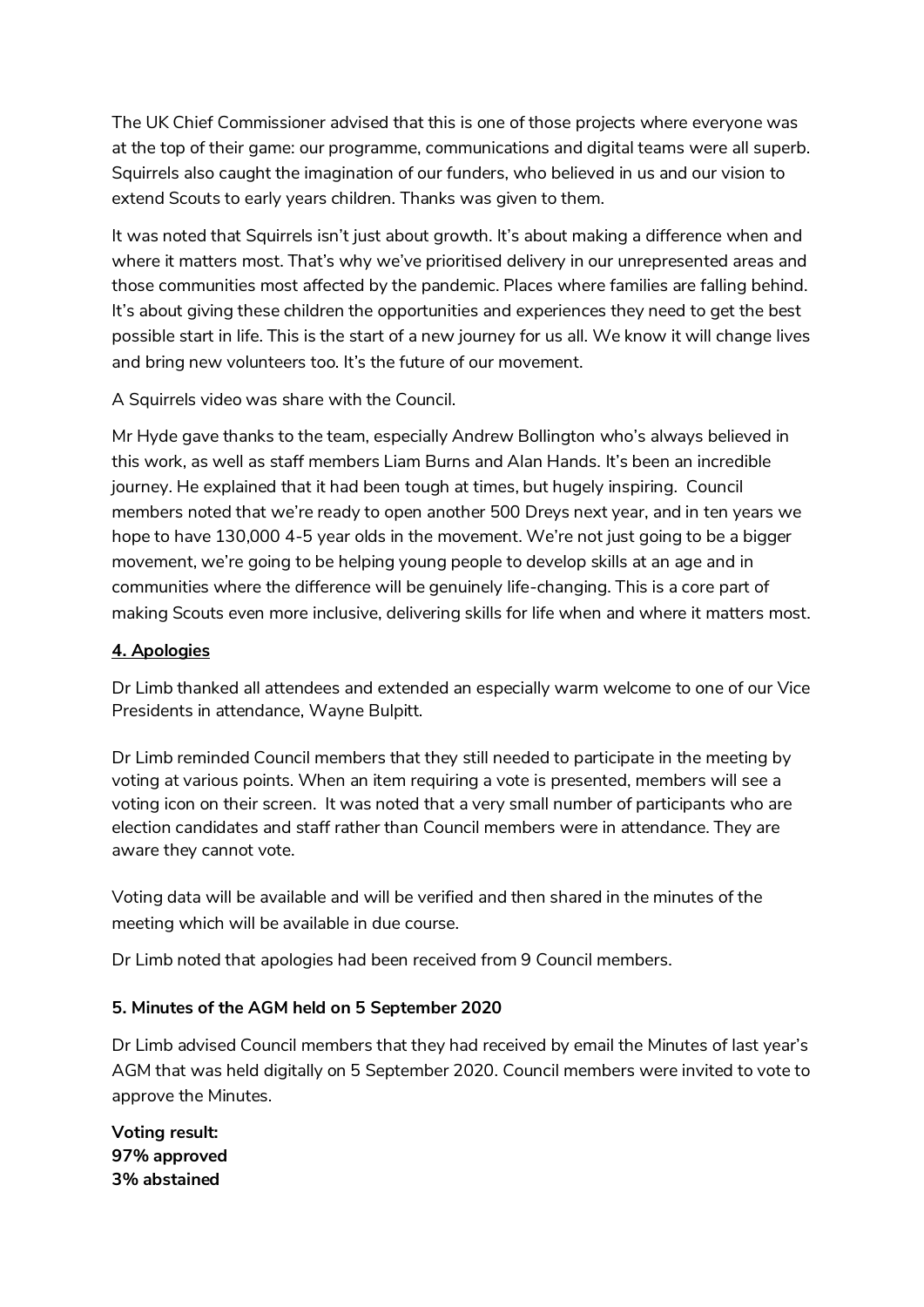Dr Limb confirmed that the minutes had been approved.

#### **6. Annual Report and Accounts**

Dr Limb reported that in accordance with the Bye Laws, the Annual Report and Accounts had been formally approved and adopted by the Trustees before presentation to the Council. The Report was not required to be formally adopted by the Council. However, the Report must be presented to the Council and members continued to be entitled to ask questions on its content.

Mr Ashley explained that he wanted to talk about the three main components of any organisation's finances – the balance sheet position, and specifically reserves, income and expenditure.

In respect of the first of those our balance sheet and reported reserves position was completely transformed when it was recognised that B-P House has been used for some years for investment purposes, rather than to deliver our charitable objectives. As such and as required by accounting standards we restated the accounts to include B-P House at valuation rather than historical cost.

Mr Ashley explained that nearly £35 million was added to our overall reserves as at 31st March 2020 and even more significantly this took the balance on our general fund from just £6 million to over £42 million before deducting the pension reserve. This valuation reflected a reasonable albeit conservative view of value at that time, which was right at the start of the pandemic when life was very uncertain. Nearly a year ago the Trustees decided it would be appropriate to offer B-P House for sale so as to secure the cash resources necessary not just to carry us through the pandemic, but as importantly to allow us to develop a solid base for future growth. The market for such properties proved to be better than we might have hoped for and we agreed heads of terms earlier this year to sell B-P House for £46 million – the value at which it is included in the balance sheet at 31st March this year – adding a further £11 million to our general fund.

Mr Ashley noted that at that date our total reserves stood at £85 million, with £52 million in general funds (net of the pension reserve), £25 million in designated funds (largely representing the net book value of our tangible fixed assets including heritage assets), £5 million in restricted and endowment funds and £2 million in our trading subsidiaries mainly Scouts Insurance Guernsey Limited (or SIGL). SIGL, which is TSA's own captive and not to be confused with Unity, is in the process of being liquidated following which these reserves will also effectively transfer to the general fund.

From a reported reserves perspective therefore our position is extremely healthy and following the completion of the sale of B-P House in mid-August that is also now reflected in our cash position.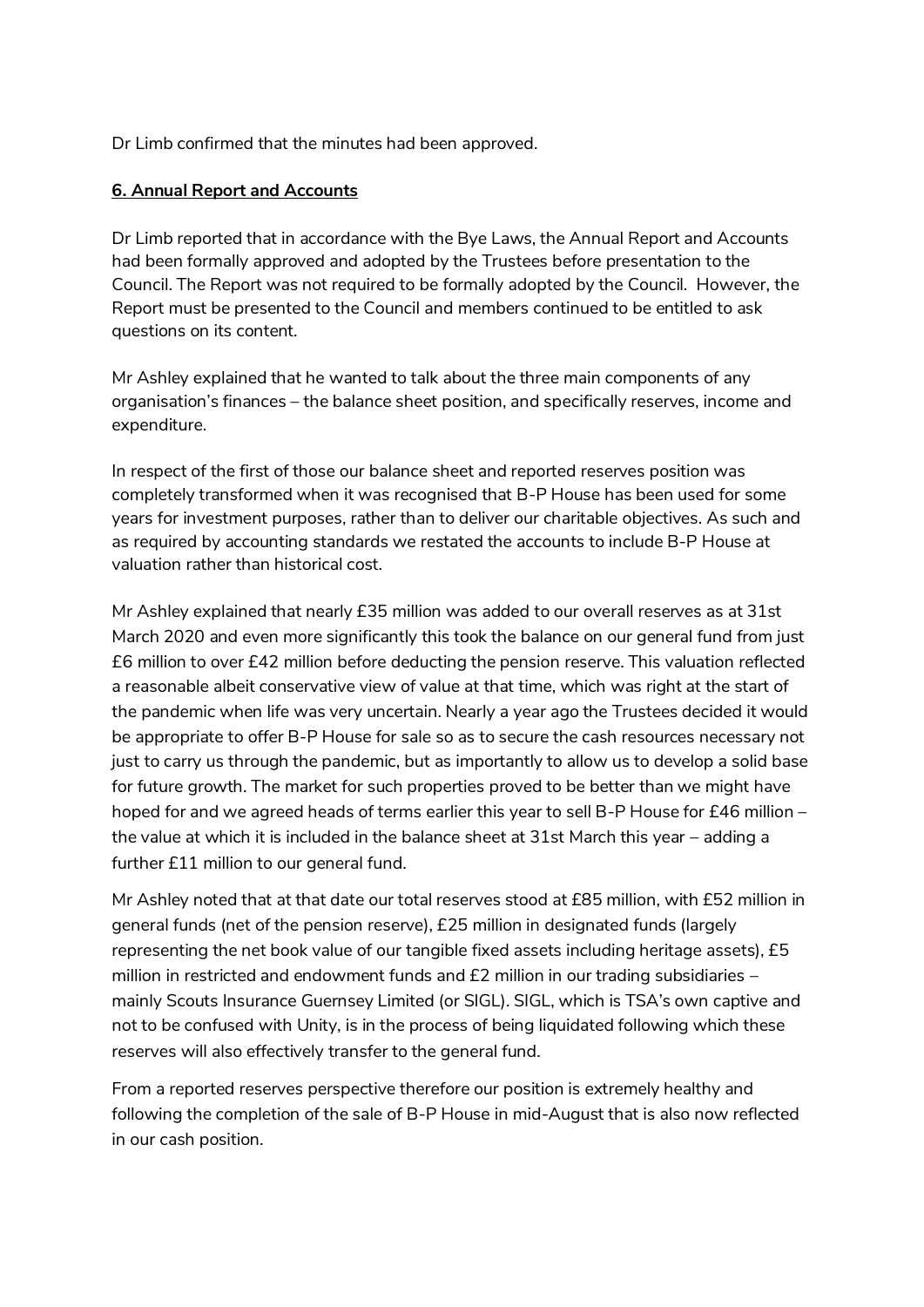At the same time the need for a significantly higher level of reserves has been demonstrated by the pandemic. Whilst there have been moves over the last few years to diversify income streams (particularly to reduce the dependency on membership subscriptions) the pandemic demonstrated that nearly all the income we receive is, at its heart, inevitably dependent on the fortunes of the wider movement.

The Trustees have therefore agreed a revised reserves policy and determined that the appropriate target as of now is one year's worth of expenditure or about £20 million. This is a considerable increase on the previous policy of 3-6 months and it is not meant to imply that we would expect to suddenly have no income in any one year. Rather it recognises that in the event of curtailment of Scouting for a prolonged period for whatever reason, ancillary income will be badly affected, membership numbers are likely to decline and take time to rebuild and at the same time essential services will need to be maintained. It also recognises that we no longer have any undervalued surplus assets which, reported or not, would effectively serve to provide a level of "comfort" in the past.

As noted in the Annual Report whilst the current level of free reserves are well in excess of this target there are a number of factors that will significantly reduce them over the next few years – including the ongoing impact of the pandemic on membership numbers and hence subscription income and other activities. We are budgeting a loss for this year, the amount of which is still subject to the uncertainty created by the pandemic, but is not currently expected to be less than £5 million.

#### **Income split**

- Turning to income (which for simplicity omits the income from the World Jamboree in the 2019/20 year), this clearly shows the impacts of the pandemic. We were somewhat fortunate in its timing in that:
- the impact on membership subscriptions is being felt this year not last, a situation we were therefore able to anticipate and partly compensate for. This has resulted in a decline from £12.2 million to £11.2 million for the current year, excluding the amount ring-fenced for supporting local groups. This represents a 24% reduction in membership partially offset by the 19% increase in the subscription level (after the discount for early payment); and
- the most significant impact on our charitable and trading activities was hopefully last year (a decline from £21 million to less than £6 million) and although we have terminated the conference activities, Scout Stores is now recovering as activities have restarted. Scout Adventures was closed throughout the year to 31st March 2021, and although now also reopening we have lost most of the normal summer trade because of the continuing restrictions and uncertainty.

Mr Ashley explained that were also thankful for the level of government support that was received last year – both through furlough and the specific grant to offset costs incurred during lockdown which we were successful in obtaining from the Youth Fund at the end of March – together these amounted to nearly £4 million. In thinking about our reserves policy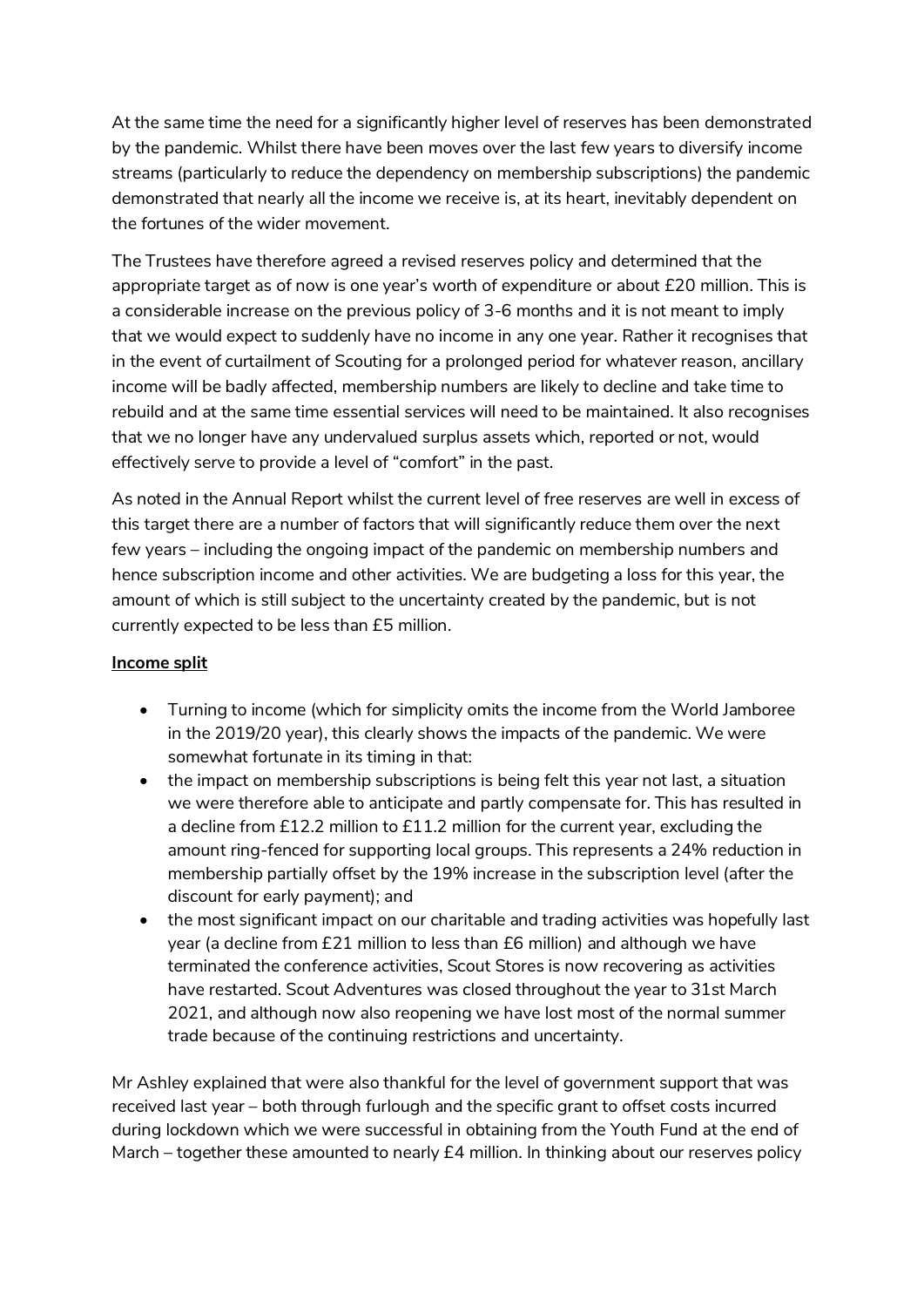we are very conscious that it would be very unwise to rely on this level of support in future crises.

Mr Ashley gave thanks to all those who contributed to our fundraising last year – in particular our thanks to the Pears Foundation who contributed over £0.5 million match funded by DCMS and all those who participated in Race Round the World which combined helped raise about £1.9 million to aid groups in financial difficulties. Our voluntary income even excluding the Youth Fund and furlough therefore rose from around £2.6m to over £4m.

## **Expenditure split**

Excluding the impact of the World Jamboree in 2019/20, this declined by £11.4 million from nearly £38m to about £26.5 million.

The largest single element of this decline was he added not unsurprisingly in the trading areas where expenditure declined by £4.5 million, partly as a result of reduced staff numbers (offset by redundancy costs), but more significantly the costs of goods sold by Scouts Stores. There were also reductions in expenditure incurred on Scout Adventures which as noted remained closed throughout last year.

Selective redundancies were made in other headquarters staff and although we are now hiring again these are new positions not simply rehiring into old posts. We also maintained tight control generally over support costs which declined by about £1 million.

# **Direct costs of charitable activities split**

Mr Ashley noted that the impact on the direct costs of our charitable activities across our four pillars - Youth Programme and Activities, Development of Scouting, Adult Support and Training and Support and Services to the Movement – is shown on this slide. Excluding the World Jamboree expenditure in 2019/20 the overall direct costs declined from about £19.4 million to £12.6 million.

Mr Ashley explained that the main impact of this decline was reflected in the numbers for the Youth Programme, Development of Scouting and Adult Support and Training which were all impacted by the reduction in activity. Services to members were largely maintained at pre-existing levels and expenditure only declined by about £300,000 to £6.9 million of which the key component was a reduction in the costs of meeting claims.

Our fundraising enabled us to double our grant funding to the movement to £1.6 million.

In concluding Mr Ashley explained that he would like to look to the future and there are 4 comments he made as follows:

 Given the decisive actions we took last year, we start with a strong position both in terms of reserves and cash and we intend to maintain that level of resilience –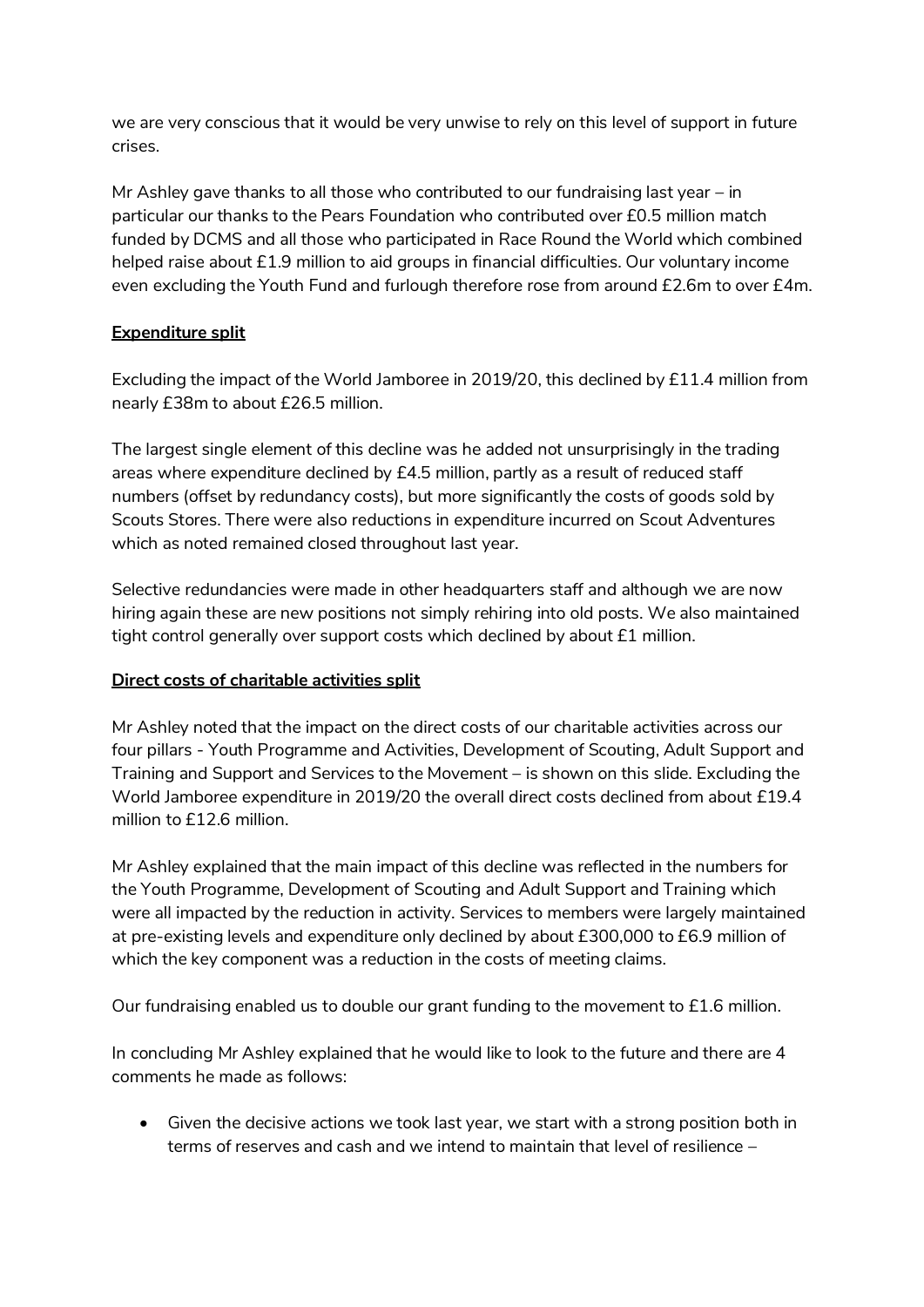investing the reserves in a diversified portfolio designed to maintain its value over the long term as well as generate income to assist in our development programmes.

- We will hold the core membership subscription at its current level of £35 (£34.50 after the 0.50 discount) for next year and use the reserves to absorb the anticipated operating loss whilst membership numbers recover and activities return to more normal levels. Given the success of our fundraising last year we also don't see any need to repeat the request for additional funds to be contributed as part of the membership subscription to assist groups in financial need.
- We will look to invest funds in our commercial operations where we can see a good return as well as provide benefit to the movement more generally, particularly since we will no longer have income from conference facilities and other uses of B-P House. We will also invest in Scout Adventure Centres to bring them up to and maintain them at an appropriate standard for the future.
- We will be reviewing the ongoing operating model of TSA and the services it provides to the movement to ensure that they deliver value for money. We recognise that this may entail rethinking how some services are delivered (through increased use of digital technology for example) as well as exactly what those services are.

Mr Ashley commended to Council the 2020/21 Annual Report and Accounts.

No questions were raised.

## **7. Elected Members of the Council**

On the proposal of David Branagh seconded by Rhiannon Wells, both Members of the Board of Trustees, the Council voted in favour of the election of the following Elected Members of the Council for a period of three years 2021-2024.

## **Voting result: 98% yes 2% abstained**

| 2021 | President, Northern Ireland       | <b>Currently Philip Scott</b>          |
|------|-----------------------------------|----------------------------------------|
|      | Scout Council                     |                                        |
| 2021 | <b>Primus of the Scottish</b>     | <b>Currently Reverend Mark Strange</b> |
|      | Episcopal Church                  |                                        |
| 2021 | <b>President of the Methodist</b> | <b>Currently The Revd Richard Teal</b> |
|      | Conference                        |                                        |
| 2021 | Vice President and Former         | Peter Duncan                           |
|      | Chief Scout                       |                                        |
| 2021 | Representative of the             | <b>Currently Major David Squirrell</b> |
|      | Territorial Commander,            |                                        |
|      | Salvation Army                    |                                        |
| 2021 | President and Chairman of         | Currently Dr Desmond Biddulph          |
|      | the Buddhist Society              |                                        |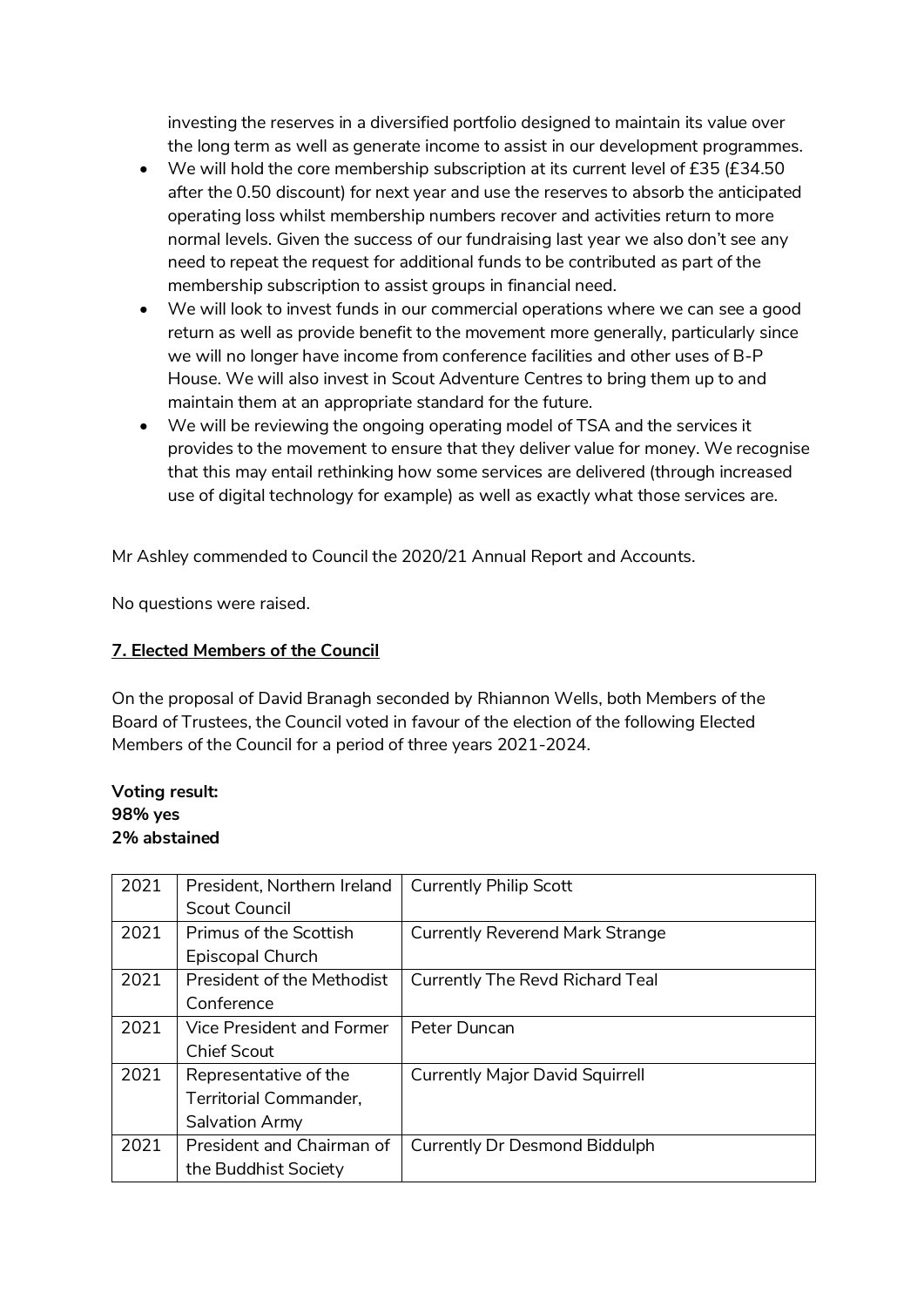| 2021 | Director General of the        | Currently Dr Ahmad Al-Dubayan |
|------|--------------------------------|-------------------------------|
|      | <b>Islamic Cultural Centre</b> |                               |
| 2021 | Member. The Scout              | Mr Peter Gilks                |
|      | <b>Association Trust</b>       |                               |
|      | Corporation                    |                               |
| 2021 | Member. The Scout              | Mr Anthony Lyall              |
|      | <b>Association Trust</b>       |                               |
|      | Corporation                    |                               |

### **8. Appointed Members of the Board**

#### **Appointed Members (Chair)**

Dr Limb addressed the Council about the Board of Trustees, explaining that at the beginning of the year a search process had been initiated to find a new Chair of the Board and a robust recruitment process was followed to find a suitable candidate. Dr Limb was pleased to present Jennie Price as the proposed candidate.

*Jennie Price left the meeting while the vote was taken.* 

Ollie Wood (Trustee) proposed the appointment of Jennie Price as Chair of the Board for a three year term, and Jane Simpson (Trustee) seconded the proposal. The Council voted in favour of the proposal.

**Voting result: 99% yes 1% no**

*Jennie Price returned to the meeting.*

Dr Limb congratulated Jennie Price on her appointment for the period 2021-2024.

### **Appointed Members of the Board**

Dr Limb explained that Sharon Lee and Busola Sodeinde are recommended as Appointed Trustees and advised that after another robust recruitment process to find suitable candidates she was pleased to present them. Dr Limb advised that Busola had been a coopted member of the Board for the last year and a half and her contribution had been extremely valuable.

*Sharon and Busola left the meeting while the vote is taken.* 

Lexie Sims (Trustee) proposed the appointment of Sharon and Busola as Appointed Members of the Board for a three year term, and Graham Haddock (Trustee) seconded the proposal. The Council voted in favour of the proposal.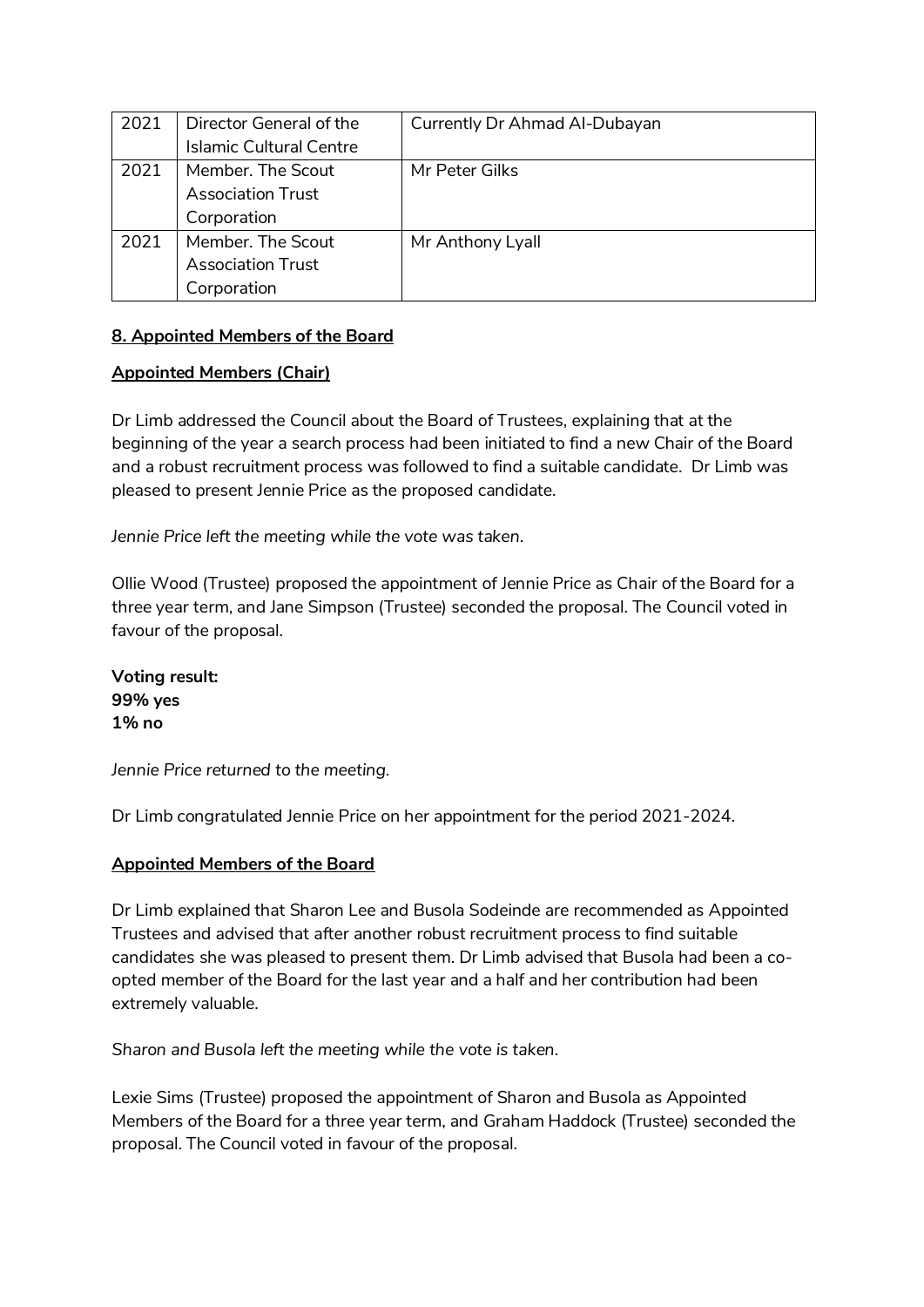**Voting result: 98% yes 2% abstained** 

*Sharon and Busola returned to the meeting.* 

Dr Limb congratulated Sharon and Busola on their appointment for the period 2021-2024.

#### **9. Elected Members of the Board of Trustees**

Dr Limb informed the Council that this year the call for candidates for the electoral colleagues of England South and Wales resulted as follows:

One vacancy and two candidates for England South

One vacancy and two candidates for Wales

Details of all candidates were sent to Council members at the end of July and voting was held online. Dr Limb read the names of only the successful candidates but noted that details of the votes cast were available should Council members be interested. The successful candidates were:

#### **England South Electoral College - Nigel Ball Wales Electoral College - Jake Myatt.**

All new Trustees are elected for the period 2021-24, subject to them remaining a Member or Associate Member of the Association.

#### **10. Elected Youth Member of the Board of Trustees**

Dr Limb advised Council that there was one vacancy and two candidates for the role.

Gareth Jones was duly re-elected as the Member (18-24) for the period 2021-24, subject to him remaining a Member or Associate Member of the Association.

#### **11. Appointment of Vice-President and Elected Member**

Dr Limb noted that Tim Kidd had now completed his term as UK Chief Commissioner, and in recognition of his outstanding service, the Board proposes that he is appointed as a Vice President and elected as a member of Council. His biography was sent to Council in advance of the meeting as a reminder of his achievements.

The proposer was Dr Ann Limb (Chair) and the seconder was Liz Walker (Trustee).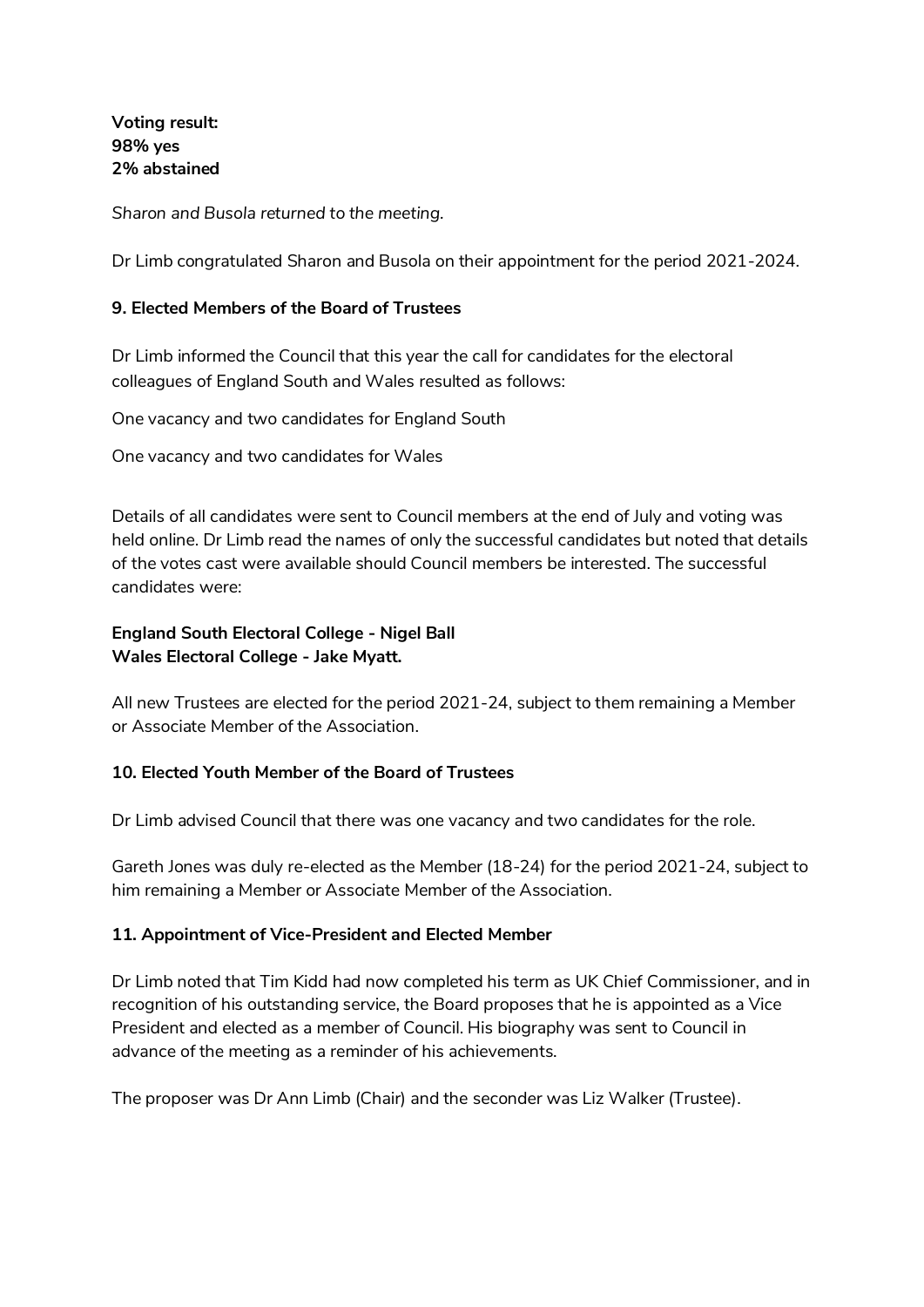Members were asked to approve the appointment of Tim Kidd as Vice President and elected Member of The Scout Association by using the on screen prompt to vote now. The Council voted in favour of the proposal.

**Voting result: 97% yes 1% no**

Dr Limb congratulated Tim on his appointment.

## **12. Update on consultation with Council re the Trustee election process**

Dr Limb reminded Council members of the consultation which had taken place regarding the introduction of a screening stage into our trustee election process ensuring that we continue to have the right skills on the board. She thanked those who had participated in the survey. 139 responses had been received. Of those, 86% were in favour of some form of screening process, although there was no clear majority in favour of either of the options put forward. There were also a number of questions raised and useful feedback provided. In view of this, the results will go to the Nominations and Governance Committee and the Board for further consideration of the next steps. Council members will remain updated on this matter.

# **13. Any other Business**

There being no other business the Chair moved to thank yous and investitures. The Association's newly appointed Chair and Appointed Trustee are required to become Members of the Association. Dr Limb invited both Jennie and Sharon to make the promise.

Dr Limb thanked Members of the Board of their commitment over the last 12 months, with special thanks to those Trustees completing their term of service Kieron Moir, Vice Chair of the Board, Jane Simpson, Lexie Sims and Nicola Gamlen.

A special thank you was given to Ann and Tim.

Dr Limb thanked the Council for their attendance and formally closed the meeting. Council members were reminded to re-join for the Question and Answer session at 11:15.

**Lisa McDonald Governance Manager**